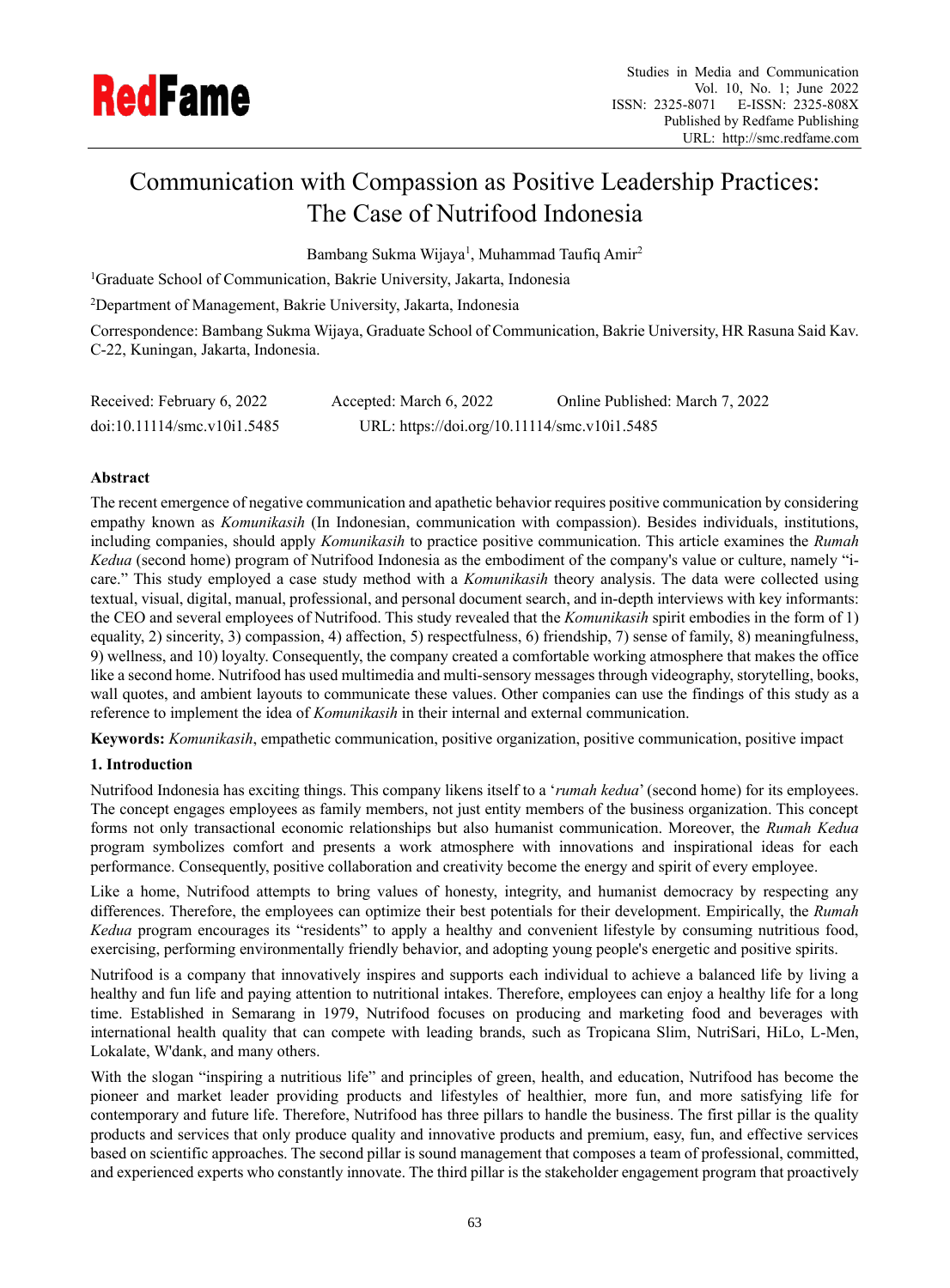educates and promotes healthy and nutritious lifestyles by involving stakeholders. Nutrifood has been distributing products to more than 30 countries.

The *Rumah Kedua* program in Nutrifood is not separated from the leadership and positive communication established by the company for a long time. The company opens not only good communication with consumers and the community externally but also with employees internally. This communication that promotes the interests of consumers and employees constitutes empathy-based positive communication or *Komunikasih* (Wijaya, 2015), which grows from an organizational climate with positive leadership.

Positive leadership is a concept about implementing positive principles of the three main concepts: the knowledge of the positive organization, positive psychology, and positive changes (Cameron, 2008). Leaders who run these principles allow employees to have positively deviating performance, adopt affirmative orientation into the organization, and focus on human's best conditions.

To conceptualize positive leadership, Cameron (2008; 2013) offers four mutually reinforcing dimensions: favorable climate facilities, communication, meaning, and relationships. This study considered that these models are holistic and can characterize the positive behavior of a leader. Positive climate refers to the work environment dominated by positive emotions, not negative emotions (Cameron, 2008).

Positive communication strategies occur when affirmative and supportive communication is entirely dominant in the organization; thus, the organization's performance tends to be high when the communication patterns are positive (Losada & Heaphy, 2004). Meanwhile, positive relations refer to productive relationships and produce vitality and learning (Baker & Dutton, 2007). The positive meaning occurs when a leader has an important meaning and a positively moral purpose (Cameron, 2008).

Meanwhile, the *Komunikasih* (communication with compassion and affection) is a concept of positive communication that relies on the power of empathy and compassion in the process of delivering a message and developing relationships (Wijaya, 2015). The core of the *Komunikasih* concept is positive communication that occurs when the communication process is made with love and generates love. Love refers to good feeling and thought, sympathy, empathy, a positive orientation, and a fondness towards others, and tends to give love in a broad sense and put others' interests before ours (selfless). Fredrickson (2009) mentions various forms of emotional positivity, including joy, gratitude, serenity, interest, hope, pride, amusement, inspiration, awe, and love. Without belittling other forms of emotional positivity, Fredrickson calls love and affection the pinnacle of positive emotion (supreme emotion). Love and affection is an accumulation of all forms of positive emotions.

This study focused on analyzing the role of *Komunikasih* in the positive leadership of Nutrifood Indonesia through its *Rumah Kedua* program.

## **2. Literature Review**

## *2.1 The Theory of* Komunikasih

*Komunikasih* (in Indonesian, means communication with compassion/affection) is an empathetic communication that includes the energy of heart in the delivery of messages to cause a good and correct understanding by the recipient of the message, and the effect of creating positive emotions that are full of love and peace among the communicators (Wijaya, 2014; 2015). *Komunikasih* is sincere, unselfish, and constructive communication.

If we can find negativity in every element of communication, then *Komunikasih* always involves love and affection in every aspect and stage of the communication process. Loving communicators always base their communication activities with excellent and sincere intentions. The creation of message meaning (in the encoding process) framed by love and affection will produce wonderful and positive messages.

Likewise, the channel for delivering messages, whether in media, third parties, or activities filled with nuances of love, will avoid harmful interference (black noise) and intentional and unintentional mistakes. Interpreting the message's meaning (in the decoding process), which involves affection, also makes the recipient free from prejudice. Thus, the content delivered produces positive effects and responses emotionally, situational, and outcomes in the form of the following positive communication sequence. Therefore, communication actors can prevent harmful conflicts, disputes, and violence.

There are six main principles of *Komunikasih*, namely: 1) heartfelt intention and goal, 2) constructive and selfless message, 3) compassionate delivery and feedback, 4) empathetic meaning-making, 5) positive media use, and affectionate impacts (Wijaya, 2015).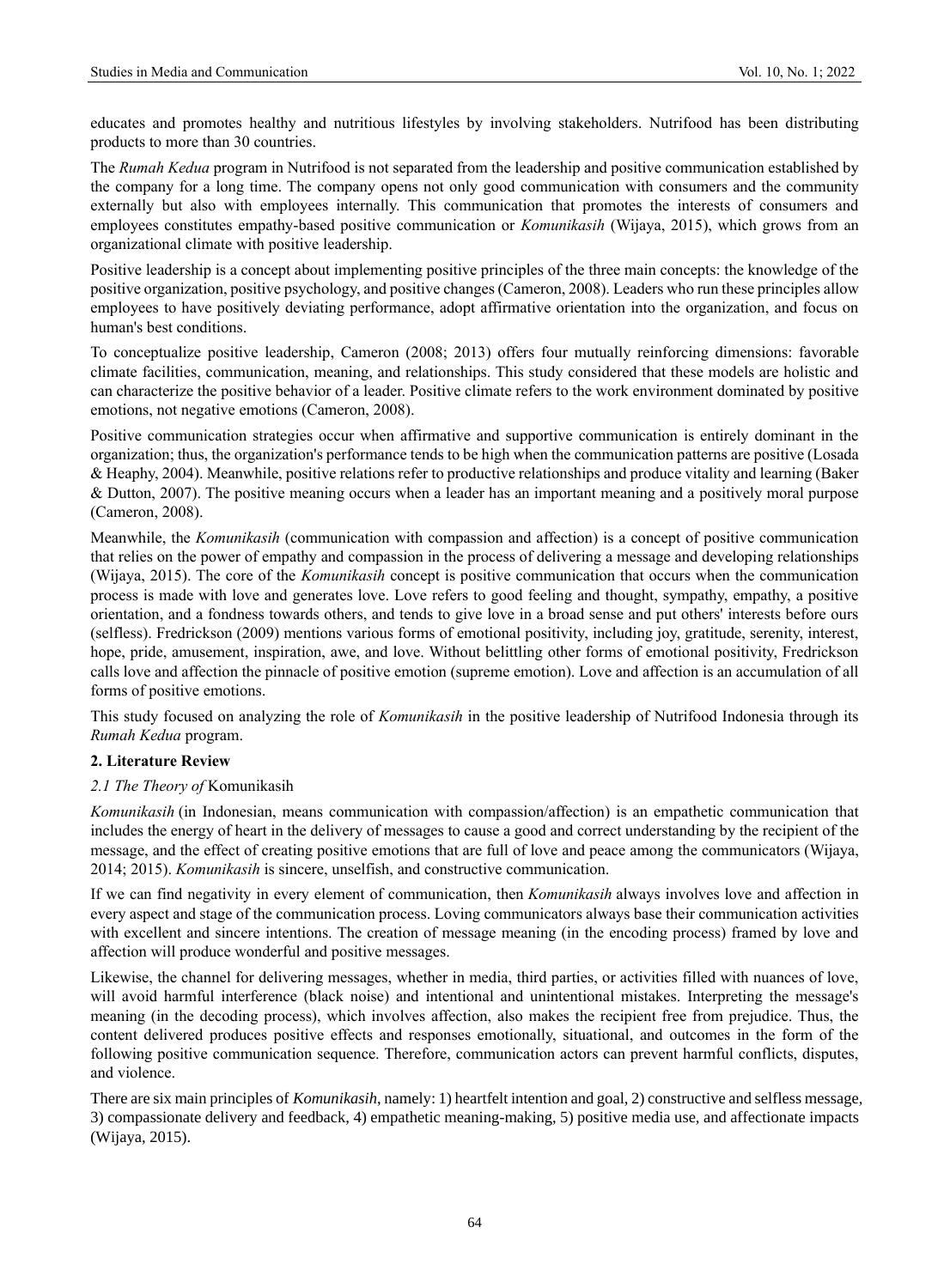

Figure 1. *Komunikasih* as a model of communication with compassion (Wijaya, 2015)

In *Komunikasih*, according to Wijaya (2015), a communication process begins with good, positive, and sincere intentions and goals. This intention is reflected in the behavior, word choices, gestures, and communication style/tone of the communicator/source/sender. Excellent and positive preferences are usually influenced by contexts underlying the life or experience of the communicator (internal) and the atmosphere in which, when, and at what time the communication takes place (external). In addition to context, competence or skills and knowledge of communicators that are adequate and support communication positivity also play a role in building communication.

This case, of course, includes the personality and character of the communicator. For communicators who have a positive nature, competence, knowledge, and personality, always have a good attitude, it is certainly easier to carry out *Komunikasih*. Likewise, communicators who have been trained to be sincere, selfless, do good/charity, think positively through experience, socio-cultural relations and practices, and daily habits, usually tend to be more proficient in implementing *Komunikasih*. However, it does not mean that communicators who do not have a good experience, character, and socio-cultural competence cannot do *Komunikasih*. Because basically, everyone is good, and what makes it evil and harmful is the bias of interests or everyday politics (Wijaya, 2015).

The consequence of good intentions and goals is the encoding of the sender/communicator that is more empathic and audience-centered communication. It results in messages that are not selfish, which pay more attention to the interests and conditions of the recipient of the message or the audience than the interests of himself (the sender of the message). Messages born from empathic meanings are not messages that "I do not want to know!" or "I do not care!". An unselfish message is encoded sincerely and wisely. Thus, the recipient of the message (audience) also decodes it or interprets it positively, well, and empathically. This process provides mutually empathetic, mutually understanding communication, understanding each other's position and role, and not forcing each other's will.

In delivering the message, compassion finally emerges, both when the communicator sends a message and when the communicant/ audience/ public/ consumer/ recipient provides feedback to the sender/ communicator. The process of delivering the message and compassionate feedback will at least minimize violent disturbances (black noises) that damage or hinder the effectiveness of communication, both those that arise internally (psychological noises) and externally (sociocultural noises) and technical (functional noises).

Even in media use, it is always based on sound and positive interests, behaviors, intentions, and thoughts to avoid media abuse and communication corruption, both on platforms, channels, and features. In the era of social media and network society, positive use of media is, of course, the responsibility of the sender of the message and the recipient of the message. The authority and opportunity for communication through the media is no longer monopolized by the sender of the message or source, as is the case with conventional (mass) media communication. Therefore, the competence, skills, insight/ knowledge of the audience/ public/ communicant/ consumer/ receiver of a good and positive message like that of the sender/ communicator also plays a vital role in communication.

In addition, contexts, both internal and external from the audience/ public/ communicant/ consumer/ message recipient's side, also influence excellent and sincere intentions and goals in receiving/interpreting/receiving messages and sending feedback, which affects the effectiveness of communications. Thus, the success of communication is determined by the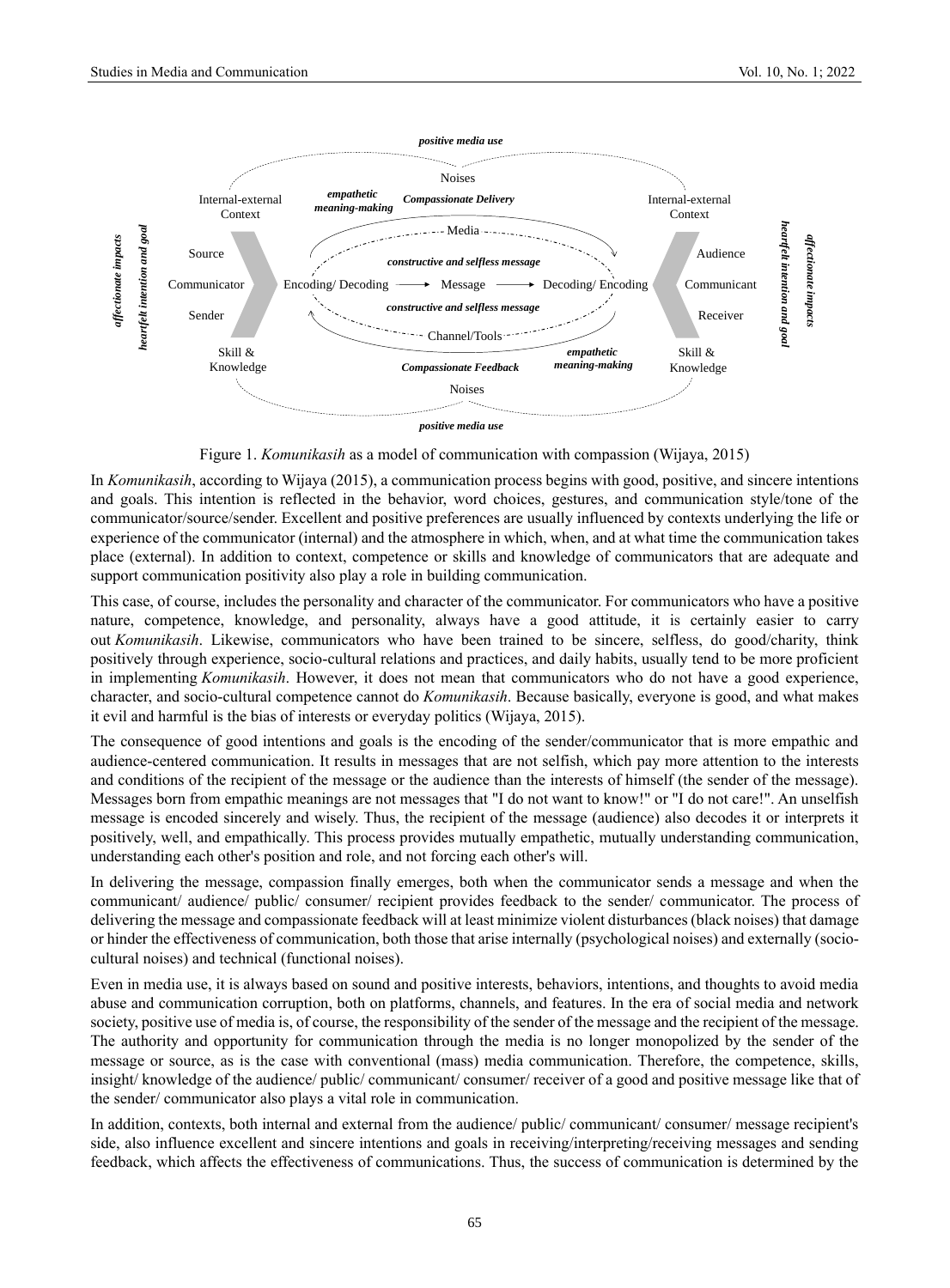role of both parties, both communicators and communicants, in building positive, sincere, empathetic, and compassionate communication.

As a result, love and peace, comfort, satisfaction, and happiness will be created. Counterproductive and destructive conflicts are avoided. Constructive, productive, and inspiring dialogue colors the process and dynamics of communication. Because in truth, indeed, *Komunikasih* is communication with love and communication that creates love (Wijaya, 2014).

## *2.2 Positive Leadership*

Since Cameron (2008, 2013) popularized the term, positive leadership has been increasingly discussed in leadership studies. Leaders conducting the related principles could enable the employee to have positively deviant performance, adopt an affirmative orientation, and engender a focus on the best of the human condition. Cameron's (2008, 2013) conceptualization of positive leadership offers four mutually reinforcing dimensions: facilitating positive climate, communication, meaning, and relationship.

## 2.2.1 Positive Climate

A favorable climate is a working environment that is more dominant by positive than negative emotion (Cameron, 2008). Despite being frequently perceived as a culture, Ozcelik et al. (2008) suggest that culture is more stable, where climate refers to a malleable emotion. The alteration of climate depends on the leadership style of administration policy. In a positive environment, employees are expected to be more optimistic and positively interpret various events. On the contrary, stress, anxiety, and distrust are more apparent when the negative emotion is dominant. Studies (i.e., Cameron & Plews, 2012; Ozcelik et al., 2008) found that the favorable climate is associated with performance and revenue growth.

Leaders who create a positive climate enable the employee to have thoughtful action repertoires and develop professional resources (Frederickson, 2009). Additionally, a favorable environment is also found to improve capacity to interpret information, creativity, and productivity. A mild climate may have a role in increasing the prosocial behavior of employees that, in time, helps a leader succeed in doing their part (Shanock & Eisenberger, 2006).

# 2.2.2 Positive Communication

The other dimension is positive communication strategy, occurred when overall, affirmative and supportive communication is dominant in the organization. An organization's performance tends to be high when the communication pattern is positive (Losada & Heaphy, 2004). Leaders could forge and become role models for articulating appreciation, support, approvals, and compliments. On the other hand, negative expression, critique and disappointment, and dislike are minimum. Frederickson and Losada (2005) found that when employees experience a 3:1 ratio of positive compared to negative emotion as the result of communication, the employee could become healthier and individual performance increase. This is due to more people being connected, exchanging information, and an interaction that creates resources and enables people to act (Losada & Heaphy, 2004).

# 2.2.3 Positive Relationship

A positive relationship refers to a fruitful relationship and produces vitality and learning (Baker & Dutton, 2007). In POS (positive organizational scholarship), cultivating a positive relationship is not just vanishing the negatives in a relationship. It is expected to become an enabler in creating performance, physiologically, psychologically, and emotionally. Heaphy & Dutton (2008) found that a positive relationship affects hormones and the immune system conducive to positive behavior. The system also facilitates a healthier cardiovascular system and improves handling stress. Furthermore, it also improves the resiliency, learning, and adaptation capacity in adverse events (Stephens, Heaphy, Carmeli, Spreitzer, & Dutton, 2013).

## 2.2.4 Positive Meaning

Positive meaning is implemented when the leader has a sense of significance and has a positive moral purpose (Cameron, 2008). When universal values are dominant, such as caring, helping, and facilitating employees in aligning those values with theirs, the leader demonstrates positive meaning. Positive meaning improves commitment, efforts, and engagement as well as empowerment. On the other side, it also alleviates stress and a sense of cynicism and simultaneously improves adaptability in change (van den Heuvel, Demerouti, Bakker, & Schaufeli, 2013). The positive meaning leader may use positive meaning to shape the work orientation of the employee. Wrzesniewsky (2003) examines those who sense work more than a job, but as a career or even as a calling, are more productive. They perceived the work it self-satisfying, and they were less concerned about the reward.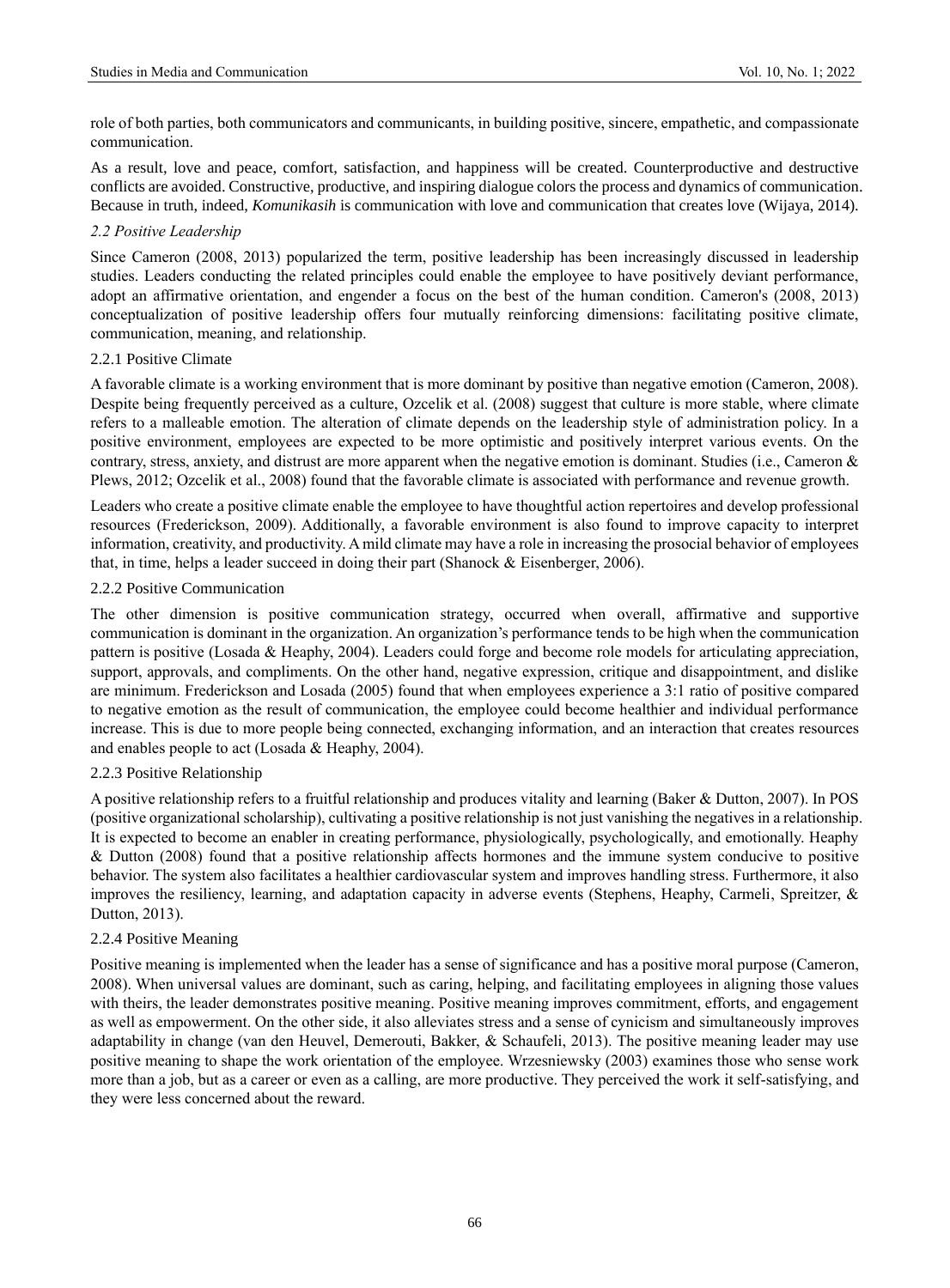## **3. Method**

A series of interviews, document searches, documentation, and digital observations were conducted to collect the data qualitatively. The collected data were then selected, categorized, validated, theorized, and made in propositions. These procedures are parts of stages in a methodological approach to analyze qualitative data. This study interviewed key informants: the CEO and some employees of Nutrifood. The digital observation was conducted by directly observing social media and the official website of Nutrifood.

Meanwhile, the document search browsed professional documents, such as strategic documents and communication works of Nutrifood in the forms of books, videos, and other promotional materials. Media documents comprised of news articles, press releases, and blogs of *Rumah Kedua* Nutrifood. Scientific documents were gained by searching research of Nutrifood and *Rumah Kedua* published in scientific journals, thesis, and other scientific documents. Meanwhile, the documentation was conducted to support the digital and non-participatory observations using the capture-screen recording, silent shooting, and written recording.

#### **4. Findings and Discussion**

## *4.1 Multimedia and Multisensory*

This study identified different devices of communication strategies used by Nutrifood to broadcast its *Rumah Kedua* program. The first strategy is videography uploaded and broadcasted on Nutrifood's social media, such as YouTube, Instagram, and official website.

Nutrifood compiles audiovisual videos of organic and non-organic artifacts on its YouTube channel, Nutrifood ID. The company partly created this video to build corporate communication and mostly created or initiated by citizens, including the employees and non-employees, to express their experience of Nutrifood's *Rumah Kedua*.

The contents of the organic videos made by the company are categorized into 1) company profile created by the corporate communication, 2) the story of *Rumah Kedua* produced by a director hired by the company, 3) *Rumah Kedua* talks created by the media in cooperating with the company as part of the public relation media, 4) company anniversary made by the corporate communication, 5) employees' stories produced by a director hired the company, and 6) special events created by corporate communication.

Meanwhile, non-organic video content made by netizens can be categorized into four types. The first is employees' stories created by the employees, broadcasted on their YouTube channels, and distributed on Nutrifood's official YouTube channel. The second is former employees' stories created by former employees, broadcasted on their YouTube channels, and distributed on Nutrifood's official YouTube channel. Most of them narrate memorable experiences during working in Nutrifood and consider this company as their second home. The third is internship stories created by internship student's intern, broadcasted on their YouTube channels, and distributed on Nutrifood's official YouTube channel. The fourth is YouTubers' stories created by independent YouTubers as a part of the material content creation, broadcasted on their YouTube channels, and distributed on Nutrifood's official YouTube channel. Citizens tend to create their media and disseminate content in public spaces to express ideas, criticisms, and opinions both disagrees and agrees on an issue or phenomenon (Murtono & Wijaya, 2021).

Another media is a compilation book of inspiring stories of employees Nutrifood. The book, entitling "*Rumah Kedua: Kumpulan Kisah Inspiratif Seputar Dunia Kerja yang Seru*" (The Second Home: a Collection of Inspirational Stories of Fun World of Work), was written by the Nutrifood team identified as @nutrifood (2009) and published by Gramedia. The stories in this book comprise of a collection of testimonies written with unique approaches. Some writers explained that they had dreamed about working in Nutrifood since they were university students. Some others said they had to struggle to resign from the previous office because their bosses did not allow them to resign. Another story narrates that the writer almost cried because of receiving a prank when he was in the probation period. Another contributor told that he had resigned from Nutrifood but rejoined Nutrifood because of missing the family atmosphere of this company. Another unique story tells that an employee tried to move to another company, but he was questioned by that company "why do you want to move then?"

These stories present several unique concepts, i.e. the I-CARE values performed by Nutrifood are clearly illustrated in the story of *Tak Sekedar Kata* (Not Just Words). The tension occurred during "the graduation exam of the probational period," as narrated in *Disidang* (the Examination) story. Human equality without discrimination is palpable in *Tidak Dibedakan* (Undiscriminatory). The simplicity of empathy brings tremendous impacts and is clearly illustrated in *Pelukan* (a Hug). The most poignant story entitles *Redup* (Dim). This story narrates the work atmosphere in 1998-1999, and these years are probably the most terrible periods of business in Indonesia due to the political turmoil and monetary crisis. In these years, a leader became a real captain for the employees amidst a difficult moment.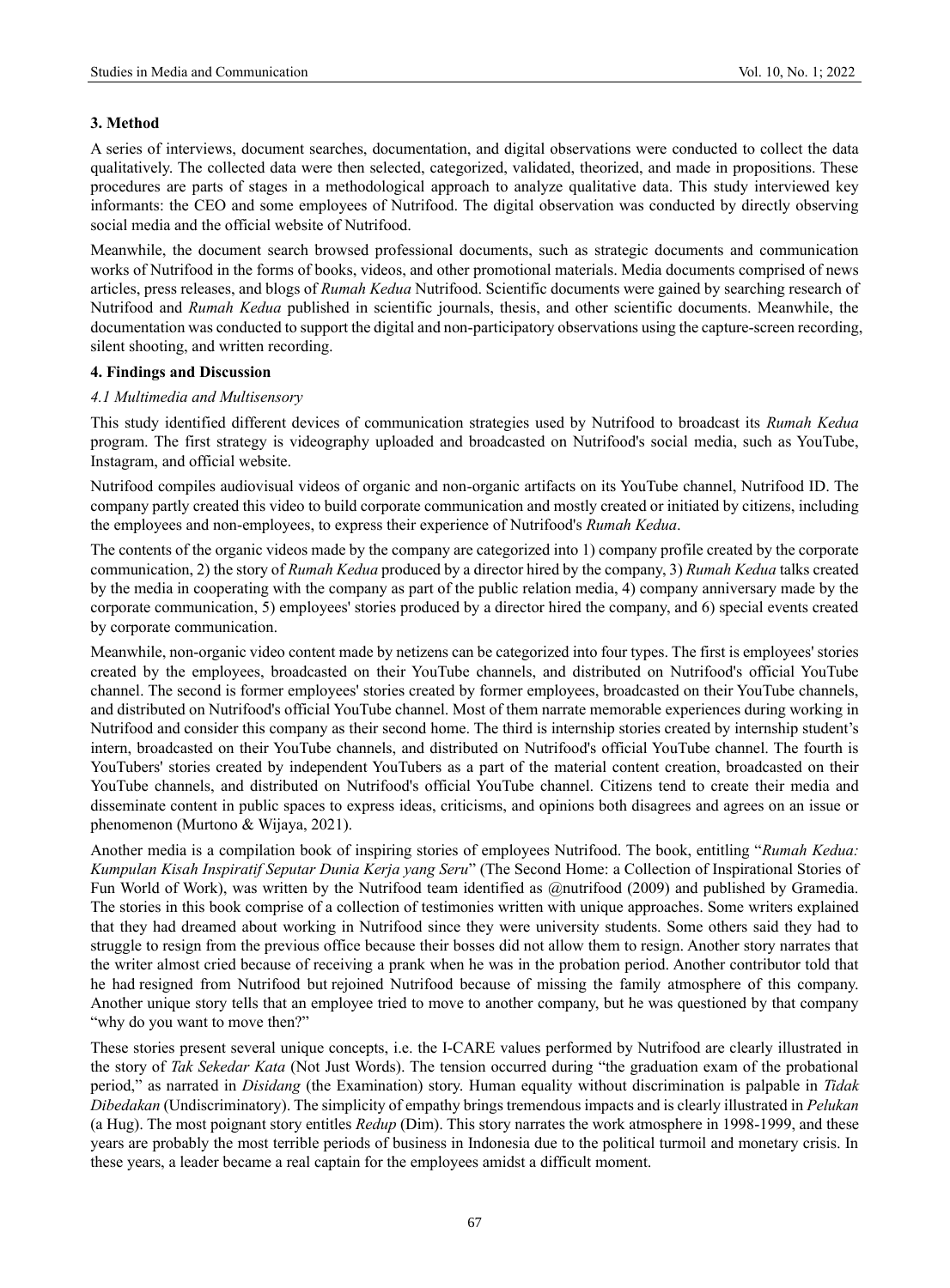

Figure 2. The book of *Rumah Kedua* [Second Home] published by Gramedia (source: Gramedia Digital)

A few catchphrases should be a self-reflection for the employees. One of those is about working convenience versus salary and bonus, as revealed in the article's narrative entitled "Oasis of Pulogadung" (@nutrifood, 2014, p. 32). Can we imagine what will happen if we work in an uncomfortable workplace, but it offers 16-17 times of salary every year, and its ethos or work culture does not fit us? Rieza, the author of the article, confirms that such a condition forces us to question the system of values and individuals' priorities again.

Readers of this book and viewers of videos and visuals on other Nutrifood's public communication channels may compare it with their experiences and work situations in their offices. Comparing one to another is a human instinct, and it is humane. Moreover, when the office work atmosphere is not good, employees will inevitably have such thoughts. The follow-up of these thoughts depends on each person's intuitions and strategies. One moral value from this book is that we can create a comfortable working environment if we believe that we can do it, intend to do that, and consistently make a comfortable environment.

It is not wrong if Nutrifood resembles its office as the second home. Employees frequently spend their time at home and in the office equally, 8-10 hours a day. Moreover, some employees even spend more time in the office when completing much work. These situations initiated Nutrifood to entitle the book published in celebrating its 35th anniversary. Nutrifood is one of the companies with a unique work culture, excellent facilities and working room, a unique website with a prominent view, and creative innovation of popular food products. Indonesians well recognize NutriSari, Lokalate, L-Men, HiLo, and Tropicana Slim brands because they have reached various economic levels.

The testimony of figures on the back cover of the book makes readers curious to know the atmosphere of working in Nutrifood. For example, Bukik Setiawan, an *Indonesia Bercerita* (Indonesia Tells Stories) initiator and digital education activist expresses his amazement,

*There are many stories that confirm that we, Indonesia, the eastern world, have a humanist philosophy in managing the company. The world needs to learn how the eastern philosophy works at Nutrifood and make Nutrifood a cool company!* (@nutrifood, 2014)*.*

Meanwhile, Handry Satriago, CEO of General Electric Indonesia could not hide his admiration for Nutrifood through the presentation of stories from employees in the book,

*… when many companies still consider changing and following a new business trend, Nutrifood is not afraid to immediately initiate the changes and produces innovations to utilize changes as a business opportunity. They produce a milk product for men who want to have a six-pack body. This idea is out-of-the-box. Nutrifood has become a green company and uses social media for marketing. As expresses in this book that Nutrifood is a home that gives pride to its residents and people who see it, including me (@nutrifood, 2014).* 

As for Gede Manggala, an independent consultant commented,

*Reading this book is like listening to the chirping of the residents of a large, warm and comfortable house. Full of color but united by the same feeling as family. Made me smile to myself, jealous, and at the end of the story I had to gasp. Shocked? Of course. Because this is a Nutrifood employee story about his company!* (@nutrifood, 2014)*.*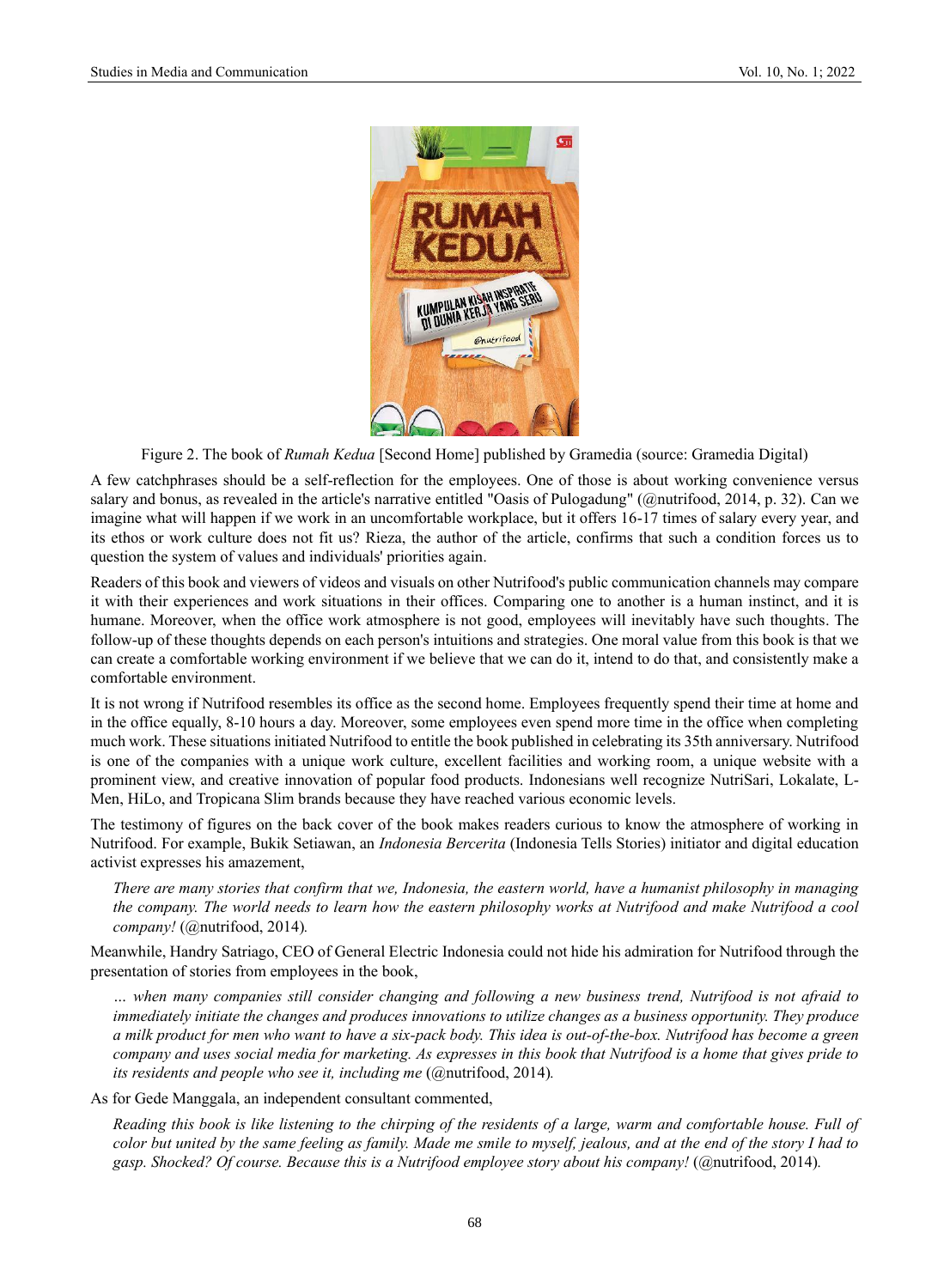Or Suhardono's comments that appreciate the positive meaning created through stories of employees and former employees,

*Many companies have been established longer and have higher turnovers than Nutrifood. Still, not many of them continuously interpret their existence and sustainability (Rene Suhardono, an author, public speaker, and consumer of Nutrifood products)* (@nutrifood, 2014)*.*

This testimony of the collaboration depicts how Nutrifood manages the business, promotes products, helps each other, and shares with others. Other 35 articles narrate the same story of "a warm kinship." The authors of these articles are Nutrifood employees and some ex-employees.

The royalty of this book sale is not taken as Nutrifood's profit, but it is donated to *Gerakan Indonesia Mengajar* (Indonesia Teaching Movement). Therefore, this profit can support the improvement of national education.

Another medium applied to communicate the *Rumah Kedua* is by instilling inspiring words in the walls of the office to remind people about the meaning of a healthy and happy life; this meaning is the brand soul of Nutrifood. The sensory media of *Rumah Kedua* is also manifested by arranging the office space that gives the ambient atmospheres similar to a house. For example, the office does not set hierarchical arrangement and partition between leaders and employees but installs memory photographs of the employees on the office wall to resemble family photos at home.

*4.2* Komunikasih *in* 'Rumah Kedua'

*Komunikasih* is an empathetic communication that includes the energy of compassion in delivering messages; as a result, recipients of the message can understand the message well and correctly, and communicators will have positive emotions full of love and peace (Wijaya, 2015). *Komunikasih* refers to sincere, not selfish, and constructive communication.

As proposed by Wijaya (2015), *Komunikasih* has six main principles: heartfelt intention and goal, constructive and minefield message, compassionate delivery and feedback, empathetic meaning-making, positive media use, and affectionate impacts. This study highlighted the implementation of *Komunikasih* in positive leadership through the *Rumah Kedua* program of Nutrifood.

Nutrifood Indonesia is known for its healthy products. This program is applied to products for customers and instilled to the employees as the company's value. Nutrifood has a routine community education program to educate employees about health issues. The *Rumah Kedua* program provides a place for employees of PT Nutrifood Indonesia to perform their daily duties and is facilitated with various exercise classes and healthy food. In addition, Nutrifood has informal organizations, such as Nutrifood Nature Lovers and Nutrifood Running Club which employees can involve.



Figure 3. The ambience of 'feels like home' in the Nutrifood office (source: Nutrifood) (Nutrifood ID, n.d.).

Through the *Rumah Kedua* program, Nutrifood not only wants to be an office to work but also provides comfort and vibe resembling a house for its employees. Dian Mariani, the Human Resource Manager of Nutrifood Indonesia, explains that "a comfortable workplace can increase mood, and thus, work performance is better." (Interviewed September 3, 2019 in Jakarta).

The document search, digital observation, in-depth interviews, and documentation found that the *Rumah Kedua* program of Nutrifood has practiced a few *Komunikasih* values manifested in ten unique characters: 1) equality, 2) sincerity, 3)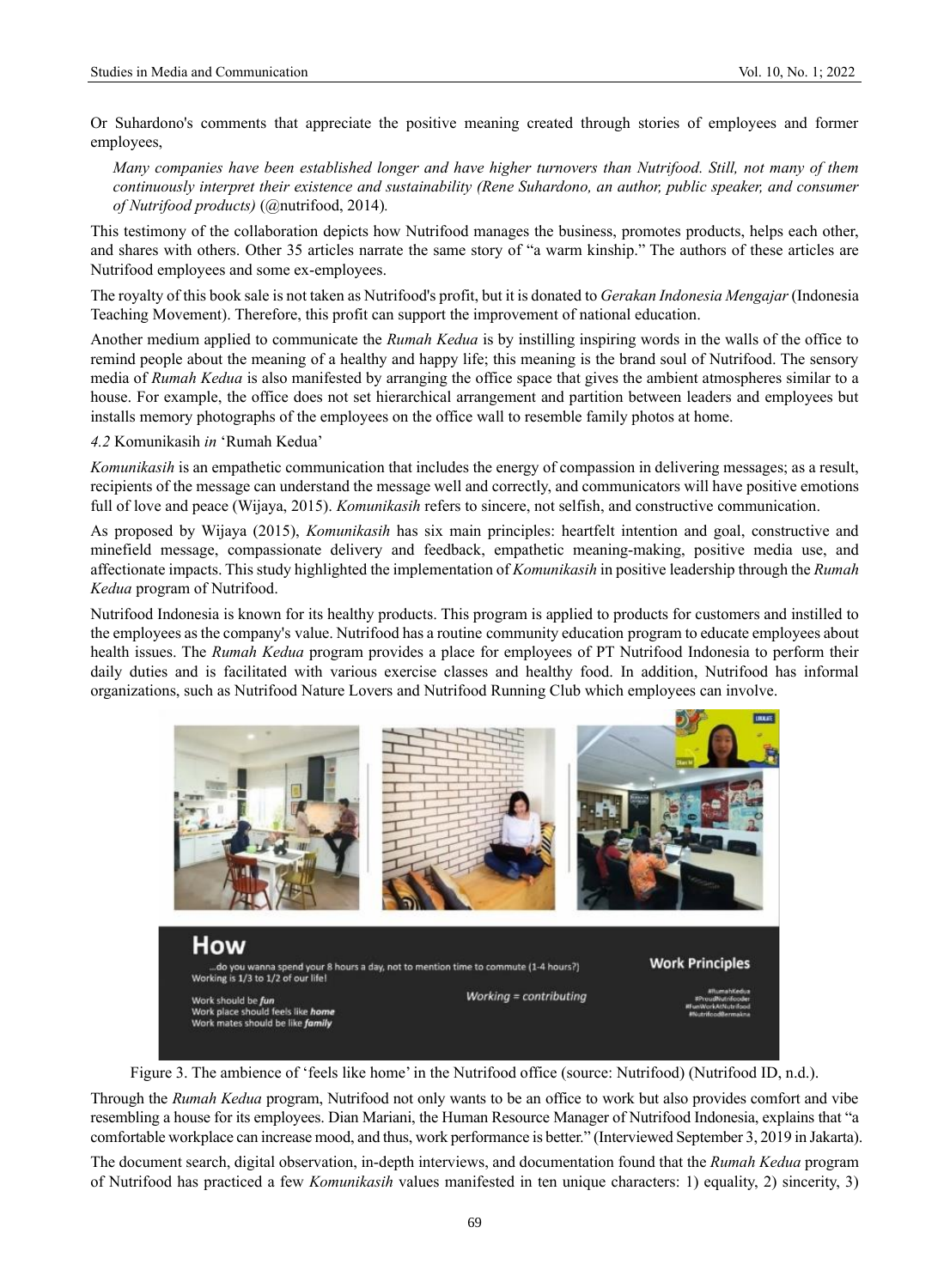compassion, 4) affection, 5) respectfulness, 6) friendship, 7) sense of family, 8) meaningfulness, 9) wellness, and 10) loyalty.



Figure 4. *Komunikasih* model of Nutrifood's *Rumah Kedua* program (source: authors' analysis)

Mardi Wu, the CEO of Nutrifood, states, "…we intentionally make no barriers between the boss and the subordinates. Therefore, ideas and creativity are not clogged" (interviewed August 14, 2019 in Jakarta). The relaxing atmosphere equality among employees are parts of the *Rumah Kedua* program of Nutrifood to build a comfortable, pleasant, creative, and productive working system." A leadership style that applies the equality principle produces more constructive and selfless communication messages (Wijaya, 2015). Consequently, sincerity in work and communication will emerge, and employees have the compassion to help each other and work together to achieve a common goal in Nutrifood.

The significant purpose of Nutrifood is to nourish the community; this purpose produces not only nutritious and delicious food products but also positive communication internally and externally (Mirivel, 2014; Muthusamy, 2019; Phillips, 2019) as a form of *Komunikasih* or communication with compassion and affection (Wijaya, 2015; S. Martin, S. C. Martin, & C. A. Martin, 1997; Atwood, 2003) and an empathic communication (De Waele, Schoofs, & Claeys, 2020; Howick et al., 2018; Brudal, 2015). To date, many companies and brands have applied positive communications to run their business (Losada & Heaphy, 2004; Schwantes, 2016) and maximize their potential resources (Phillips, 2019; Rogacka, 2020), especially during the current pandemic (Dan, 2020).

Nutrifood's employees also decode the *Rumah Kedua* program positively. This condition is in line with the positive purpose and meaning promoted by the company in the encoding process. Wijaya (2015) argues that the empathic meaning at encoding and decoding stages will create empathy-based positive communication. Therefore, communicators can prevent prejudice and counterproductive conflicts. Moreover, the communication becomes more effective, positive, and productive.

These phenomena are proved by the testimonies in the published book, videography, and social media of Nutrifood, and even the alumni or former employees and statements of the company's ex-employees who had a good impression. As a result, strong affection emerges, and they consider Nutrifood as their second home while working or doing an internship in the company. Moreover, this condition creates not only friendship among the employees and former employees, but also a strong sense of family.

In addition, Nutrifood responsibly utilizes various sensorial media to communicate positive and inspiring messages through the *Rumah Kedua* program, for example, by publishing a book. The idea is very positive and reflects a good image of the intellectual culture and leadership of Nutrifood. When many companies and brands busily exploit the media using unintelligent and irresponsible techniques that create not worth and unfriendly-consumption media, Nutrifood applies alternative media to inspire book literacy and positive reading. Many younger generations have abandoned these two activities because they are more literate in social media without adequate control from literacy experts.

Moreover, Nutrifood delivers good inspirations and true health concepts (physical-inner-sociocultural health) through positive stories made in the videography and posted on social media. Inspirational wall quotes installed in Nutrifood's office, arrangement, and interior reflect the philosophy of *Rumah Kedua* and present positively ambient for the company's nonverbal communication and leadership.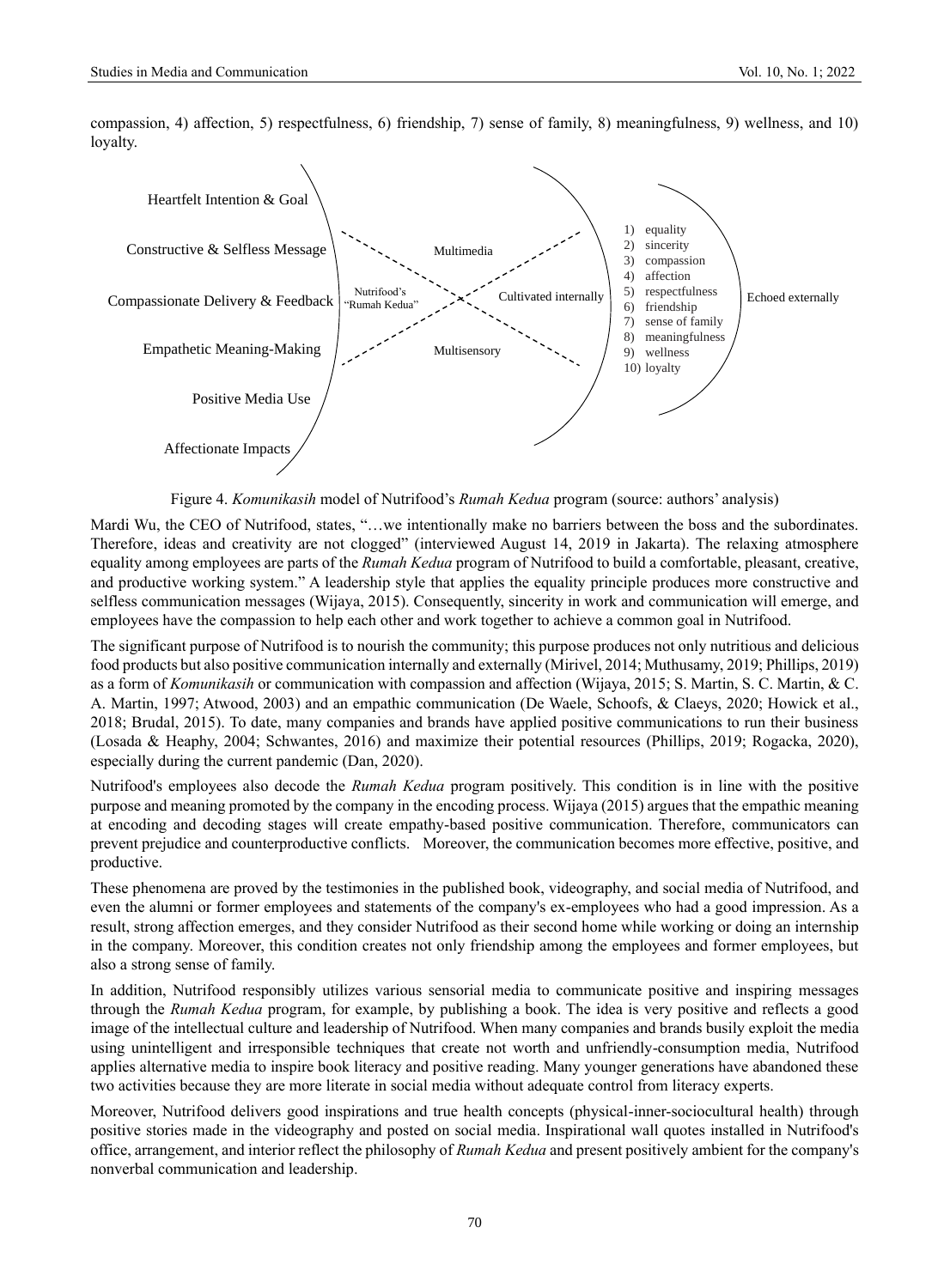This strategy creates affectionate impacts professionally, socially, and personally and a positive aura in the work environment. Employees feel comfortable, at-home, happy, and intrinsically healthy (wellness) as the company aspires. These efforts cultivate mutual trust, bonds, and loyalty between the company and employees.

An equal and selfless leadership not only makes the *Rumah Kedua* program of Nutrifood a marketing jargon but represents good faith evidenced by actions and authentic experiences. Communication becomes more significant, and the company's governance and leadership become more positive (Cameron, 2008; 2013; Velázquez & Pulido, 2018). This condition internally strengthens the company's culture and externally promotes the company's good name and reputation through brand storytelling and positive brand publicities.

#### *4.3* 'Rumah Kedua' *and Positive Leadership*

Positive leadership is a broad concept for the application of positive principles from three major concepts: positive organizational scholarship, positive psychology, and positive change (Cameron, 2008). Leaders conducted the principles could enable the employee to have positively deviant performance, adopt an affirmative orientation in the organization, and engender a focus on the best of the human condition. #Rumahkedua program is one of the campaigns at Nutrifood that explains the application of creating a positive climate by looking at the company-employee relationship and between employees as a family community. A positive climate breeds *Komunikasih* in Nutrifood's positive leadership, so that employees have a sense of community that has the potential to create meaning and positive impact (Amir, 2020). With this perspective and identity, one can be encouraged to be more compassionate, considerate of one's problems.

At Nutrifood, compassion is the aspect that most often emerges from participants' answers when asked about efforts to create a positive organizational climate. They think that leaders are very concerned about the difficulties or suffering experienced by employees. Meanwhile, those related to compassion as understanding difficulties and then carrying out are rare, although several times the participants indicated this, although not explicitly. The CEO of Nutrifood explained this limitation.

*Indeed, we really hold fast to the achievements of the organization, and because of that, the achievements of employees are important. But we also sometimes must understand that employees have limits. We must see these limits and then show them that we don't want to overdo them. This means we monitor how the conditions they face. Sometimes they also feel bad about giving up while they've done all that needs to be done. We can discuss with them as well as show that we care about their condition* (Wu, interviewed August 14, 2019, Jakarta)*.*

The urge to pay attention is practiced by leaders not only because they want to show that they are carrying out these principles but also expect subordinates to see and imitate this behavior. This is in line with the principle of collective noticing, collective feeling, and collective responding (Kanov et al., 2004).

Paying attention to employee problems and difficulties can be made more effective when done together. When someone knows, or sees, and then informs colleagues in the office, it is expected that the attention given is also given together. In many situations, overcoming adversity is much easier when handled together. Although this is possible, Cameron (2008) reminds us that this practice must still pay attention to crucial things, privacy, and sensitive information.

The existence of openness to share problems or difficulties is essential. This condition is unlikely to occur when employees have psychological constraints to express their problems; they seem to experience psychological safety, when employees feel comfortable, and there is no burden in expressing what they think. Implicit psychological safety is also created in employee interactions with their leaders. They usually take the initiative to inquire about this with their superiors. It is they who come to the leader to express the difficulties and sufferings they experience.

*Some of the staff openly expressed the problems they were facing. This is advantageous because we cannot monitor one by one. This is also a belief in us because we are considered a source of solutions to their problems. Thus, we must take advantage of this by paying attention and following up as soon as possible on the problems they face* (Wu, interviewed August 14, 2019, Jakarta)*.*

To create a positive organizational climate, psychological safety conditions can also be carried out collectively by leaders through formal events such as meetings and official communication via email. In company meetings, leaders try to identify and point out that certain employees have a hard time. In addition to disseminating information, moments like this are also used to demonstrate and reinforce the organization's principles of caring for fellow employees.

*It is good that the dissemination of this difficult situation is recognized at formal meetings. Yes, not everyone can access this kind of information because everyone is busy working. Not infrequently, with information like this, meeting participants have accurate solutions to the problems at hand. At least they know that certain people are having problems; they will probably anticipate as much as possible not to add new problems* (Wu, interviewed August 14, 2019, Jakarta)*.*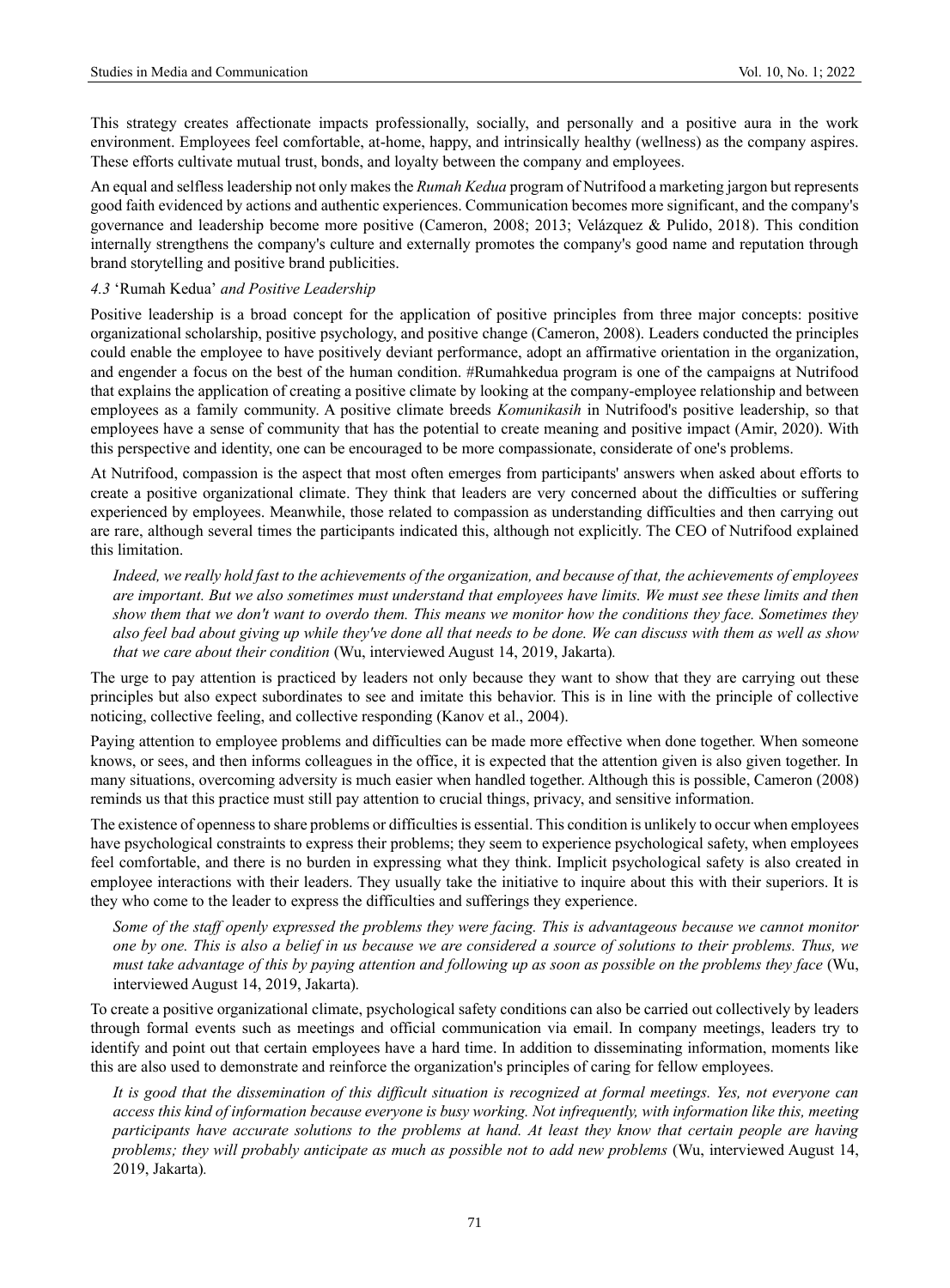#### **5. Conclusion**

This study successfully identified four points of the *Rumah Kedua* program of Nutrifood. First, the concept of *Komunikasih* is implemented in multimedia and multi-sensory communication using videography, storytelling, books, wall quotes, and ambient layouts. Second, the concept of *Komunikasih* in the positive leadership of Nutrifood is implemented in the *Rumah Kedua* program and manifested in practices reflecting ten primary values: equality, sincerity, compassion, affection, appreciation, friendships, a sense of family, meaningfulness, true health, and loyalty.

Third, these values are internally embedded in the work culture of the employees and the company and externally resonated with Nutrifood's positive image as a comfortable place to work, build a professional career, and self-actualize. This study can become a very useful reference for other companies to implement the concept of *Komunikasih* in their internal communication, especially during the recent outbreak of negative communication, hatred, and indifference.

#### **Acknowledgment**

We thank the Indonesian Ministry of Education, Culture, Research and Technology and LPP Bakrie University for supporting this research through the PTUPT grant no. 116/SPK/LPP-UB/VII/2021.

#### **References**

- @nutrifood. (2014). *Rumah Kedua: Kumpulan Kisah Inspiratif Seputar Dunia Kerja Yang* [Second home: A collection of inspirational stories about the exciting world of work]. Gramedia Pustaka Utama.
- Amir, M. T. (2020). Evaluation of positive meaning as a positive leadership strategy: A case of consumer good company in Indonesia. *International Journal of Innovation, Management and Technology*, *11*(2), 69-75. https://doi.org/10.18178/ijimt.2020.11.2.878
- Atwood, N. (2003). *Soul talk: Powerful, positive communication for a loving partnership*. Casablanca Press.
- Baker, W., & Dutton, J. E. (2007). Enabling positive social capital in organizations. In J. E. Dutton & B. R. Ragins (Eds.), *Exploring positive relationships at work: Building a theoretical and research foundation* (pp. 325-346). Lawrence Erlbaum Associates. <https://doi.org/10.4324/9781315094199-22>
- Brudal, L. H. (2015). *Empathic communication: The missing link*. CreateSpace.
- Cameron, K. S., & Plews, E. (2012). Positive leadership in action:: Applications of POS by Jim Mallozzi, CEO, Prudential Real Estate and Relocation. *Organizational Dynamics*, *41*(2), 99-105.<https://doi.org/10.1016/j.orgdyn.2012.01.003>
- Cameron, K. S. (2008). *Positive leadership: Strategies for extraordinary performance*. Berrett-Koehler Publishers.
- Cameron, K. S. (2013). *Practicing positive leadership: Tools and techniques that create extraordinary results*. Berrett-Koehler Publishers.
- Dan. (2020, April 2). *COVID19: Positive brand communication techniques*. Talkwalker. https://www.talkwalker.com/blog/covid19-positive-brand-communication-techniques
- De Waele, A., Schoofs, L., & Claeys, A. (2020). The power of empathy: The dual impacts of an emotional voice in organizational crisis communication. *Journal of Applied Communication Research*, *48*(3), 350-371. https://doi.org/10.1080/00909882.2020.1750669
- Fredrickson, B. L., & Losada, M. F. (2005). Positive affect and the complex dynamics of human flourishing. *American Psychologist*, *60*, 678-686.<https://doi.org/10.1037/0003-066X.60.7.678>
- Fredrickson, B. L. (2009). *Positivity: Groundbreaking Research Reveals How to Embrace the Hidden Strength of Positive Emotions, Overcome Negativity, and Thrive*. Crown Publishing.
- Heaphy, E. D., & Dutton, J. E. (2008). Positive social interactions and the human body at work: Linking organizations and physiology. *Academy of Management Review*, *33*(1), 137-162.<https://doi.org/10.5465/amr.2008.27749365>
- Howick, J., Moscrop, A., Mebius, A., Fanshawe, T. R., Lewith, G., Bishop, F. L., ... & Onakpoya, I. J. (2018). Effects of empathic and positive communication in healthcare consultations: A systematic review and meta-analysis. *Journal of the Royal Society of Medicine, 111*(7), 240-252. https://doi.org/10.1177/0141076818769477
- Kanov, J. M., Maitlis, S., Worline, M. C., Dutton, J. E., Frost, P. J., & Lilius, J. M. (2004). Compassion in organizational life. *American Behavioral Scientist*, *47*(6), 808-827. https://doi.org/10.1177/0002764203260211
- Losada, M., & Heaphy, E. (2004). The role of positivity and connectivity in the performance of business teams. *American Behavioral Scientist*, *47*(6), 740-765. https://doi.org/10.1177/0002764203260208
- Martin, S., Martin, S. C., & Martin, C. A. (1997). *Talk to me: How to create positive loving communication*. Positive Way.